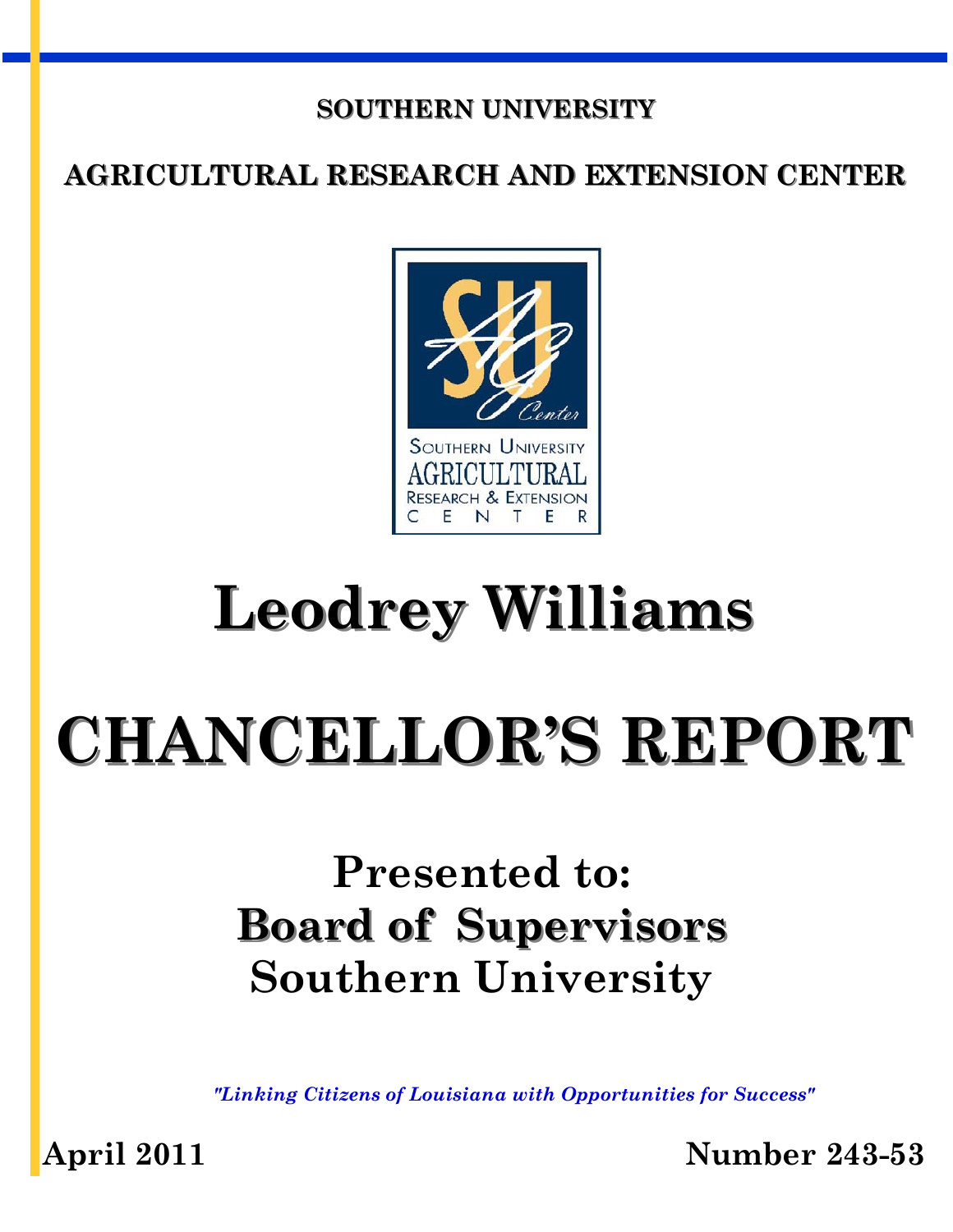## **Small Farmer Agricultural Leadership Class Graduates**

#### *Southern University Ag Center*

**Leodrey Williams**  Chancellor

**Adell Brown** Vice Chancellor, Finance and Administration

**Kirkland Mellad**  Vice Chancellor for Research

**Gina E. Eubanks**  Vice Chancellor for Extension

**Christopher Rogers** Director of Technology Services

**Editors**  Bridget Udoh Donna C. Badon

**A. O. Williams Hall**  P.O. Box 10010 Baton Rouge, LA 70813

**Tel**: (225) 771-2242

**Fax**: (225) 771-2861

#### **Website**: www.suagcenter.com

Southern University Agricultural Research and Extension Center, an entity of the Southern University System, Leodrey Williams, Chancellor, Ronald Mason, Jr., System President, Darren Mire, Chairman, Board of Supervisors. It is issued in furtherance of the Cooperative Extension Work Act of December 1971, and the Agricultural Research Program, in cooperation with the U.S. Department of Agriculture. All educational programs conducted by the Southern University Agricultural Research and Extension Center are provided to all persons regardless of race, national origin, or disability. © 2008 SU Ag Center.

The Southern University Ag Center held a graduation ceremony for the Small Farmer Agricultural Leadership Institute at USDA's Jamie L. Whitten building in Washington, DC on March 24.

The Class III graduation ceremony was a very special event because it represented the culmination of many people's efforts to accomplish the task of taking small farmers and helping them become small farm advocates and agricultural leaders and more successful agricultural business men and women. "What an amazing journey the small farmers took to arrive at that day," said Zanetta Augustine, Extension Associate.

The journey began in October of 2009, and after more than 200 hours of class room instruction and outdoor experiences, it ended in this joyous occasion.

Dr. Leodrey Williams, Chancellor and Dr. Gina Eubanks, Vice Chancellor for Extension of the Southern

University Ag Center were among the special guests that made this event special for our graduates. The ceremony began with a welcome from Dr. Joe Leonard, Assistant Secretary for Civil Rights, USDA and a Southern University graduate. Mr. Anderson Neal, Acting Director for the Office of Advocacy and Outreach, USDA gave the keynote address and challenge to the graduates. Following the graduation ceremony was a networking reception with the USDA agencies.



**Class III and Leadership Team** 

Class III consisted of 31 small farmers from 13 states in the southeast region of the United States. The Institute is a competitive program, and participating members were recommended, screened and approved by a panel of extension agents, agricultural professionals

and agricultural community leaders.

Each participant in the program was selected based on expressed thirst for knowledge, dedication and commitment to enhancing their community, and potential to promote the sustainability of small family farms. A 2011 graduate, Brennan Washington stated that "*The institute forced many of us to look at our lives and step outside our comfort zones. And by doing so, many of us accomplished things we would not have thought possible prior to our involvement in the institute."*

"It was truly an awesome experience. I am so proud to have had the opportunity to work with such a fine group of farmers," said Dr. Mellion-Patin.

The overall goal of the Leadership Institute is to promote the sustainability of small family farms through enhanced business management skills and leadership development.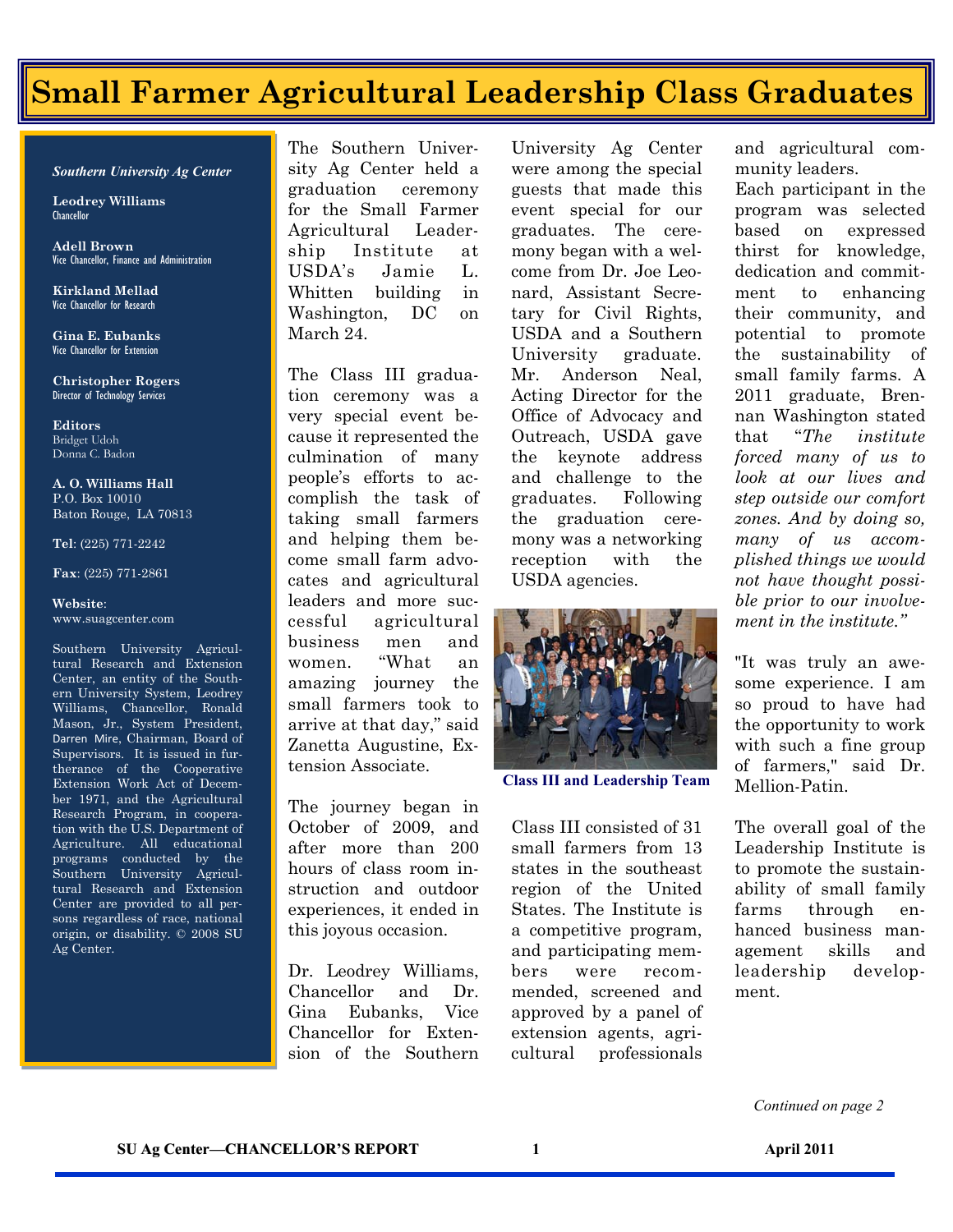## **SOUTHERM UNIVERSITY ASSESSED ASSESSED AT A LEADER SCHOOL CONTROLLER CONTROLLER CONTROLLER CONTROLLER CONTROLLER CONTROLLER CONTROLLER CONTROLLER CONTROLLER CONTROLLER CONTROLLER CONTROLLER CONTROLLER CONTROLLER CONTROLLER**

#### *Continued from page 1*

The Institute is conducted by the Southern University Agricultural Research and Extension Center in collaboration with the Southern University Law Center, Prairie View A&M University – Cooperative Extension Program, North Carolina A&T State University – Cooperative Extension Program, USDA, and Kentucky State University.

To date, approximately 80 small farmers have graduated from this program from the following states: Oklahoma, Mississippi, Texas, Florida, South Carolina, North Carolina, Louisiana, Kentucky, Arkansas, Maryland, Georgia, Alabama, Tennessee and Missouri. This project is supported by the Outreach and Assistance for Socially Disadvantaged Farmers and Ranchers Competitive Grants Program of the National Institute of Food and Agriculture, USDA, Grant # 2009-00822.

#### **SU Ag Center Holds 17th Annual FFA Career Development Event**

This year, the Southern University and A&M College held the 17th Annual Area IV Future Farmers of America (FFA) Career Development Event (CDE) on March 23.

This event brings together 1,100 students from 50 high schools and 25 surrounding parishes, not including teachers and parents who provide assistants each year. The CDE consists of ten judging contests: Livestock, Beef, Floriculture, Dairy Cattle, Welding, Small Engine, Meats, Poultry, Nursery & Landscaping and Dairy Products. This event develops students' leadership ability; provides them with the opportunity to visit an 1890 Land Grant Institution and enlightens them on issues that impact agriculture in the state of Louisiana.

The CDE's competitions were rewarded with outstanding results. In the Dairy Foods category, Central Lafourche claimed first place and Chelsey Sloan of Springfield Blue held the High Individual score. In Electricity, first place went to Colby Thompson of Franklinton. Franklinton Blue placed first in Small Engines, while Dylan Schexnayder, St. Amant Gold took top High Assembly position and Kyle Creel, Franklinton Blue soared High in Troubleshooting. Thibodaux came in first in the Livestock category with Chris Moore of Central Lafourche as High scoring Individual. In Floriculture, Walker Blue placed first, Top Middle position was Fifth Ward Blue, and High Individual was Victoria Arledge of Walker's Blue team. The first place went to Springfield Blue in Nursery/ Landscape, Fifth Ward Blue took Top Middle position and Rob Winn, of Springfield Blue took home the High Individual score. In the meats category, first place went to Central Lafourche Blue, Top Middle went to Raceland Middle and Emily Pontiff of Central Lafourche Blue ranked as High Individual. The Poultry contest concluded with Springfield Blue in first place, Fifth Ward Junior in Top Middle and Cody Scott of Springfield Blue ranked as High Individual.



**Students engage in poultry judging contest** 

The event took place at M.A. Edmond Livestock Arena, Highway 61N in Alsen, LA and Southern University Agricultural Research and Extension Center Meat Technology Lab in Baton Rouge.

Willie Rawls, Associate Research Director and William Augustine, Research Associate/Technology Support coordinate the annual event.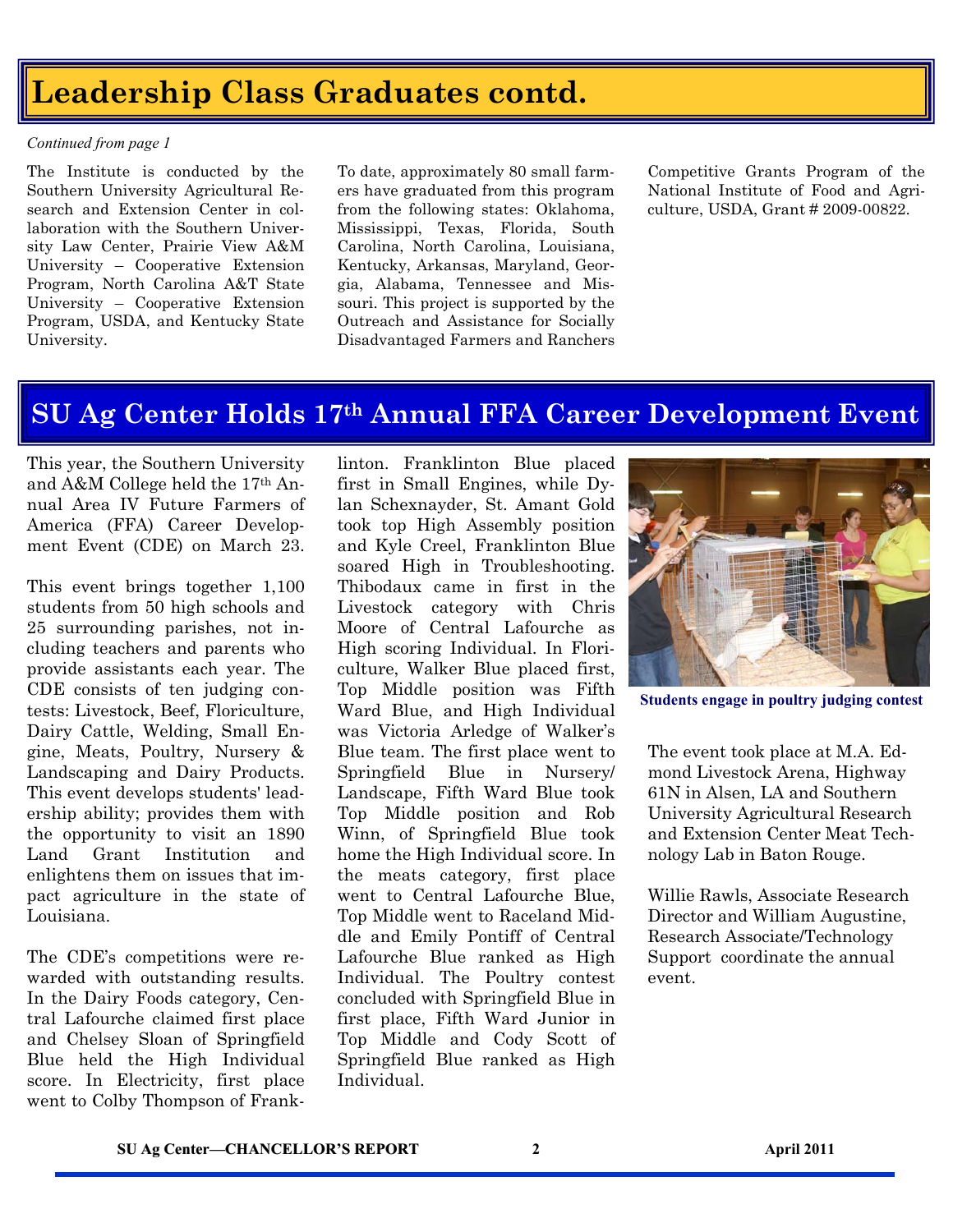#### **Louisiana Small Farmers Graduate in Baton Rouge**

The Southern University Agricultural Research and Extension Center hosted the Louisiana Small Farmer Conference, March 17-19 in Baton Rouge. The theme for this event was, "Sustaining Louisiana's Small Family Farms." This conference was enlightening, informative and designed to educate and expand the awareness of educational opportunities, USDA programs and services, and other resources which help small farmers stay in business. The overall goal of the conference was to provide an opportunity for Louisiana's small agricultural producers to come together and share strategies as well as be informed about the latest educational tools and resources which could impact the survival of their agricultural businesses. The conference targeted small and beginning farmers, agricultural business owners, community-based, and nonprofit organizations.

During the opening session, SU Ag Center Chancellor Leodrey Williams, extended a warm welcome to participants and in conclusion said, "If we don't do anything to help others, we have not done much at all," referring to outreach activities to the larger community. The commissioner of Agriculture & Forestry Mike Strain, DVM was on hand to welcome conference attendees from across Louisiana. He stated that, with the push for alternative energy, great benefits await farmers and emphasized the importance of "preserving, protecting and keeping our farmlands."

Also to address the audience was Ms. Cathea Simelton, Interim National Program Leader, Small and Beginning Farmer and Rancher Program, USDA, Office of Advocacy and Outreach, Washington, DC. Simelton assured the participants that her office "understands the obstacles small farmers face," and is ready and willing to help them succeed.



**Project Director, Dawn Mellion-Patin** 

The conference started with a tour of the Perkins' organic farm in Port Hudson, the Jones' goat farm in Zachary and the Muhaimins' poultry farm in Zachary. The second day of the conference involved intense sessions with topics including challenges to sustaining Louisiana small farms, young agricultural program, establishing a farm plan for new and existing farmers, marketing and legal issues.

The conference culminated on Saturday morning with a graduation for the first class of small farmers who participated in the Louisiana Small Farmer Agricultural Leadership Institute. These eleven distinguished honorees from six parishes successfully completed a 75hour training program focusing on leadership development and business management.

Chancellor Williams summed it all up when he said "I am proud of you, the students, teachers, staff, retirees, and everyone who has supported this conference."



**Pictured from left to right: Chancellor Leodrey Williams, Terry Washington, Boatner Ware, Cleophus Payne, Keith LeDay, Mary Hollingsworth, Willie Hollingsworth, Phyllis Washington, Wilmer Magee, Mary Irvin, Raymond Cassimere, Algy Irvin, Vice Chancellor Gina E. Eubanks and Project Director, Dawn Mellion Patin.** 

"Congratulations to the graduates," said Dr. Dawn Mellion-Patin, Director and Chair of conference committee.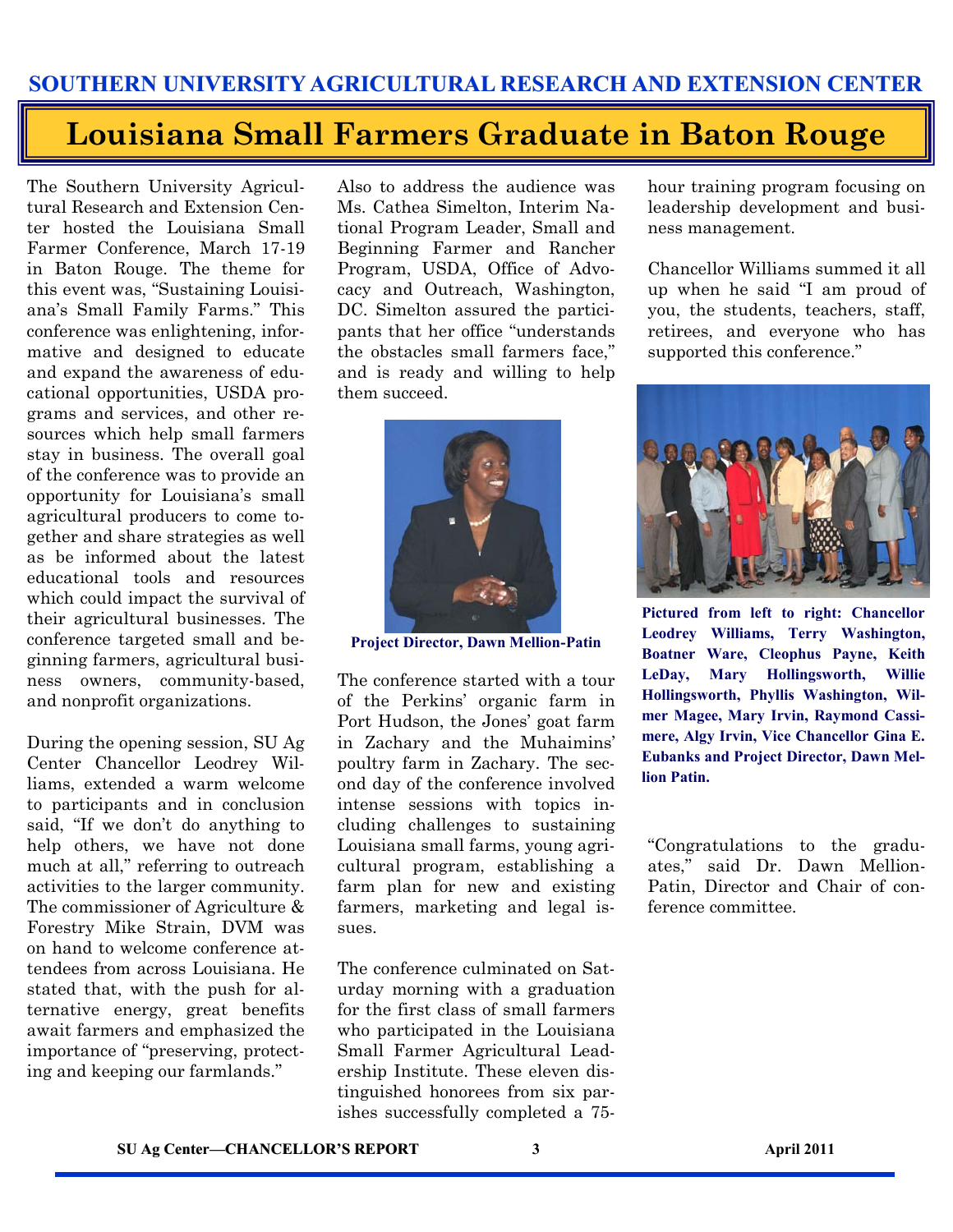### **4-H Leadership Conference Inspires Youth**

The 4-H Junior Leadership Conference provides opportunity for a diverse group of youth who are currently engaged in significant leadership and/or service-learning activities to come together for further learning and development of their leadership and teamwork skills. The educational objective of the conference is to increase the leadership skills and knowledge of youth across Louisiana. The conference features a variety of workshops focused on leadership development, communication, teamwork, service-learning, youth-adult partnerships and time management. A key element of the Louisiana 4-H Junior Leadership Conference is a youth-driven focus. Youth decide what's offered, preside over the sessions and teach all the educational workshops.

At the conference, youth participants are not only learning about leadership, they are practicing it.



**St. Helen Parish participants** 

This year, a total of nine youth from St. Helena Parish participated in this event: Samuel Richardson, Darrell Grifffin, Nekia Coleman, Chiquenna Gordon, Jasmine Spain, Melanie Carter, Lajarious Floyd, Trent Tanner, and Shalethia Landry.

Youth participated in such tracks as S.E.T., Service Learning, and Leadership.

Angela Myles, Southern University Ag Center *Youth Development Agent for* St. Helena and Tangipahoa Parishes coordinated the event.

#### **Stronger Economies Together Gains Strength**

Stronger Economies Together (SET) represents an exciting initiative launched in 2009 by USDA Rural Development in collaboration with the nation's Regional Rural Development Centers and their land-grant university partners. The purpose of SET is to strengthen the capacity of communities/counties in rural America to work together in developing and implementing an economic development blueprint that strategically builds on the current and emerging economic strengths of their region. Phase I pilot efforts are in place in 23 multi-county regions located in nine states: Arkansas, Arizona, Kentucky, Louisiana, Missouri, New Mexico, Ohio, Pennsylvania, and West Virginia. Beginning in 2011, SET is expanding to 11 new states as part of Phase II including Alabama, Colorado, Indiana, Michigan, Mississippi, New Hampshire, New York, Texas, Utah, Vermont, and Washington.

**Kenyetta Nelson-Smith** coordinates this program at the Southern University Ag Center. On April 14, a SET training session will be held at the Baton Rouge Area Foundation, 402 N. Foster St., Baton Rouge, and on May 12 in East Feliciana Parish. Contact: Kenyetta Nelson-Smith, (225) 771- 2242 ext. 315.

**Glenn Dixon** leads the SET training effort for the Acadiana Region of Louisiana. This SET region consists of four parishes serviced by the Southern University Southwest Center for Rural Initiatives in Opelousas where team members meet monthly.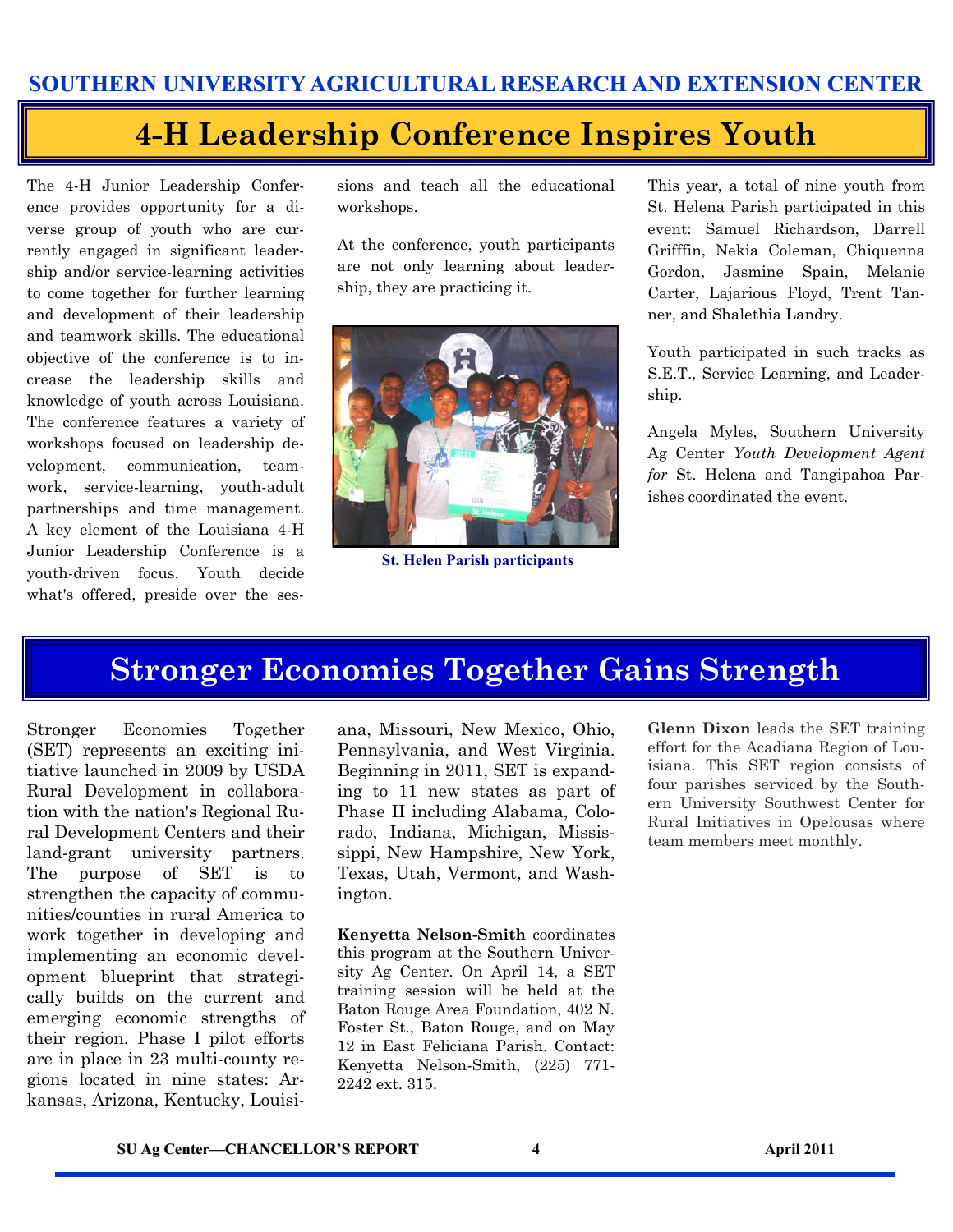#### **Morehouse Black Farmers Hold Successful Annual Meeting**

At the Morehouse Black Farmers/ Landowners Association growers' meeting, Antwain Downs, farmer and member of the club, was presented a check for \$2,500 from Monsanto, Inc.



**Antwain Downs, center, holds a check that he presented to the Morehouse Parish Southern University Alumni Chapter.** 

In 2002, a group of black farmers in Morehouse Parish organized what is now known as the Morehouse Black Farmers/Landowners Association. This group of 14 men meets once a month to discuss what is happening in the world of agriculture.

Odis Hill, member and agent with the SU Ag Center, stated that "they help each other out." They examine new programs, share marketing information. Most of the members grow row crops like cotton, corn and soybeans with a few beef cattle farmers in the midst. The association also works with young people by encouraging them to undertake gardening. The group holds two events every year – a growers' meeting and a farm tour.

The Morehouse Black Farmers, Landowners Association in conjunction with the Southern University Ag Center held the annual growers' meeting at the LSU Ag-Center in February. Students from the 4-H Club at Delta Junior High and the Food Service class at Bastrop Schools were invited. Several guest speakers and friends of the farmers were also present.

Renita Marshall, DVM, Southern Ag Center; Nathan Crisp, USDA/ Agriculture Statistic Services; and Lee Jones with USDA/Rural Development spoke about the importance of, and opportunities in agriculture.

Presentations were made by Monsanto and other agencies. Odis Hill, Assistant Area Agent, Morehouse/Union Parishes and event coordinator was honored with a plague.



**Odis Hill, left, receives plaque** 

The *Bastrop Daily Enterprise* carried an article entitled: "Helping each other is the motto for the Morehouse Black Farmers, Landowners" in its February 23 issue.

Photos courtesy of the *Bastrop Daily Enterprise*.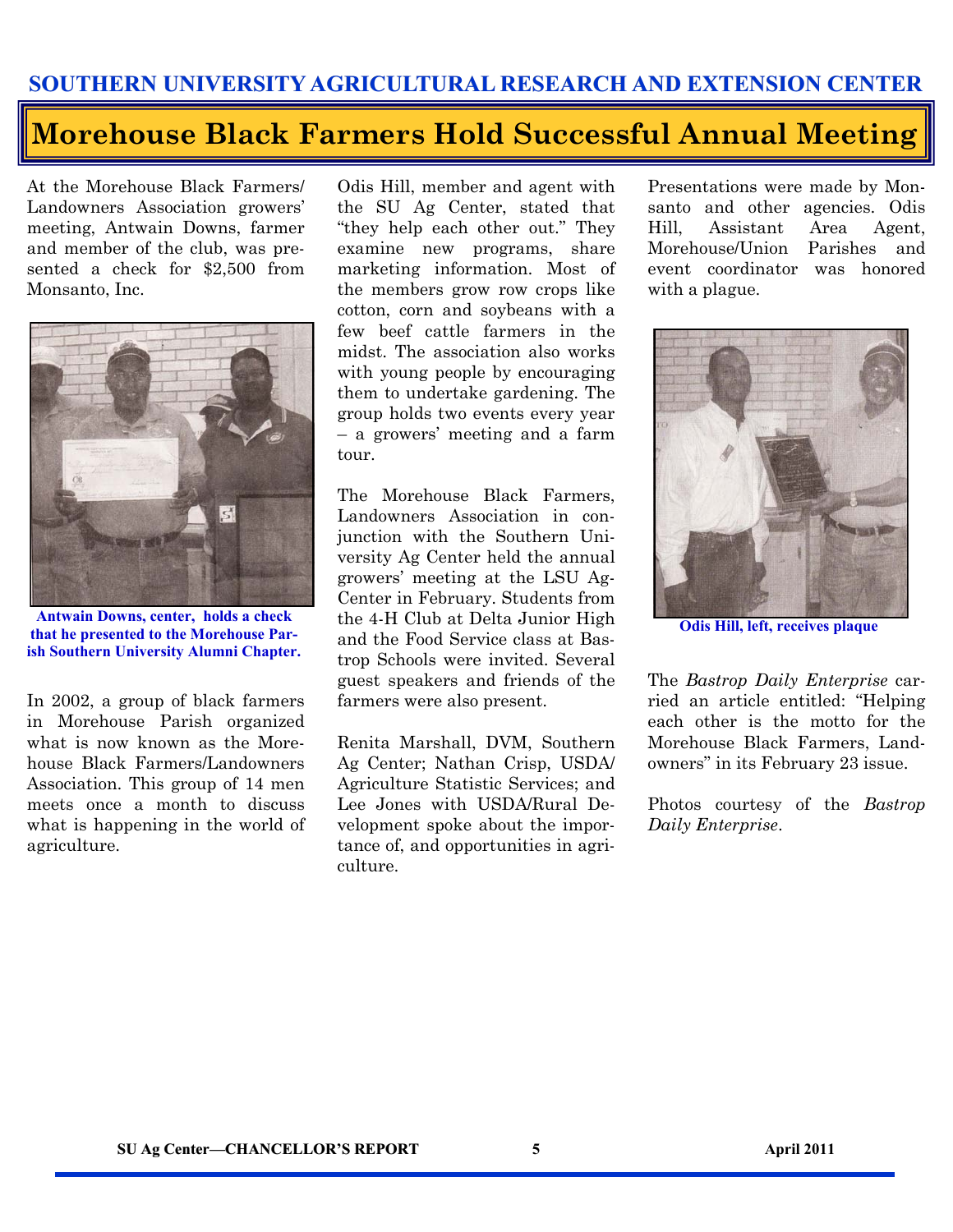#### **Agent Tackles Recycling Issue**

Katherine Ervin, SU Ag Center Parent Educator, Bossier Parish, taught parents how to recycle by using Kool-aide pouches to make little girls' handbags and Easter baskets from scratch. Ervin noted that parents are always looking for new ideas and ways to help them continue making smart choices for their families or place a simple smile on their children's faces.



**Parent, right, holds up finished product in recycling class** 

"One man's trash is another man's treasure," said Ervin. Many parents and individuals look for new ideas to help stretch the family dollar and sewing is a great way to save money.

#### **Parish Agent Provides Training on Pesticide Application**

Agent Glenn Dixon, East and West Carroll Parishes, provides training for area producers needing to become private pesticide applicators. He educates pesticide applicators and users in Northeast Louisiana about integrated pest management strategies, including the safe, proper, and legal use of pesticides.



**Pesticide application training session** 

The program promotes responsible decision-making, which will protect pesticide users, public health, plant and animal health, and the environment. In March, more than 26 producers either recertified or tested for certification with the Louisiana Department of Agriculture and Forestry.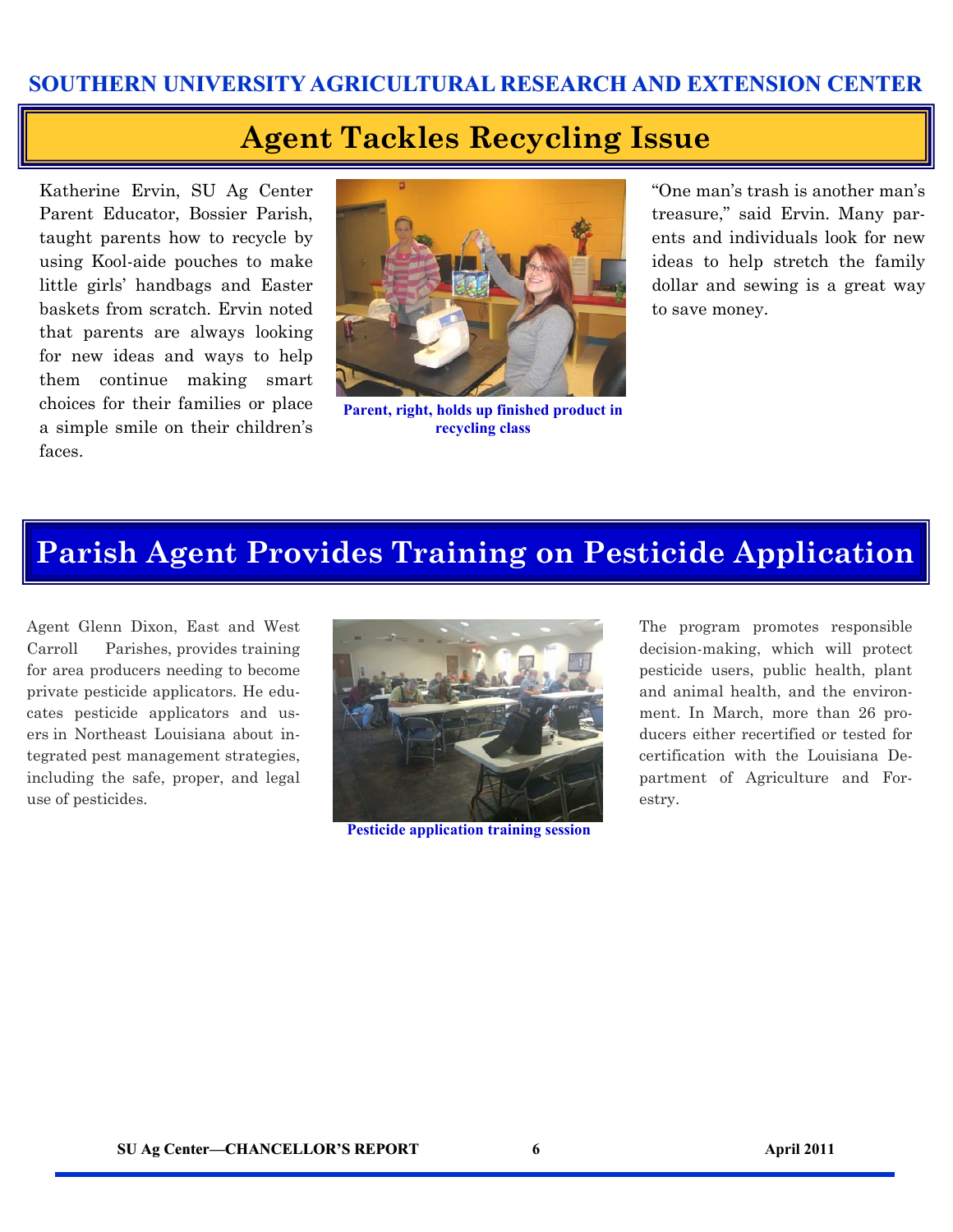#### **FACULTY AND STAFF ACCOMPLISHMENTS AND ACTIVITIES**

**Scientist Receives International Award, Serves on USDA Committee, Named YMCA Woman of Achievement** 



Fatemeh Malekian, Associate Professor - Food Science and Nutrition, recently received the Elizabeth Fleming Steir Award. This award is given every two years to honor a member of the Institute of Food Technologists (IFT). The award is in recognition of the pursuit of humanitarian ideals and unselfish dedication that has resulted in significant contributions to the well-being of the food industry, academia, students, or the general public. Examples of such **Dr. Malekian** activities include: academic advis-<br>activities include: academic advis-

ing or mentoring; service to IFT or the industry, institutions, governments, or public; service to groups or individuals in need, such as working in hunger alleviation programs or in the delivery of education to persons without other means of acquiring it. Members come from virtually every discipline related to food science and technology, and from more than 100 countries around the world.

To read more about IFT, please

#### **Selected to Serve on USDA Committee**

Fatemeh Malekian has been selected to serve on the National Institute of Food and Agriculture's (NIFA) professional development sub-committee. The goal of the committee is to work with NIFA in assisting Human and Nutrition state specialists, county agents and staff in the use of new technologies as tools for professional development. To make this a feasible objective, the focus will be tackling one technology at a time. Sub-committee members will identify and contact states to determine who has already mastered the technology. Using their input, the sub-committees will provide the Human and Nutrition NIFA program leaders with the necessary information on needed activities, tools, and so forth.

#### **Named YWCA Woman of Achievement**

In Baton Rouge, Malekian was named YWCA Woman of Achievement; served as lieutenant governor for Kiwanis International; and received the Polaris Award for her significant strides in promoting the growth and development of a diverse and unified community. Currently, she serves on the Board for Capital Area Family Violence Intervention Center (Battered Women). Fatemeh Malekian has committed her life, energy, focused research, professional develop-

ment, and vocational interests not only to her family, but also to the improvement of health as impacted by nutrition and a safe food supply.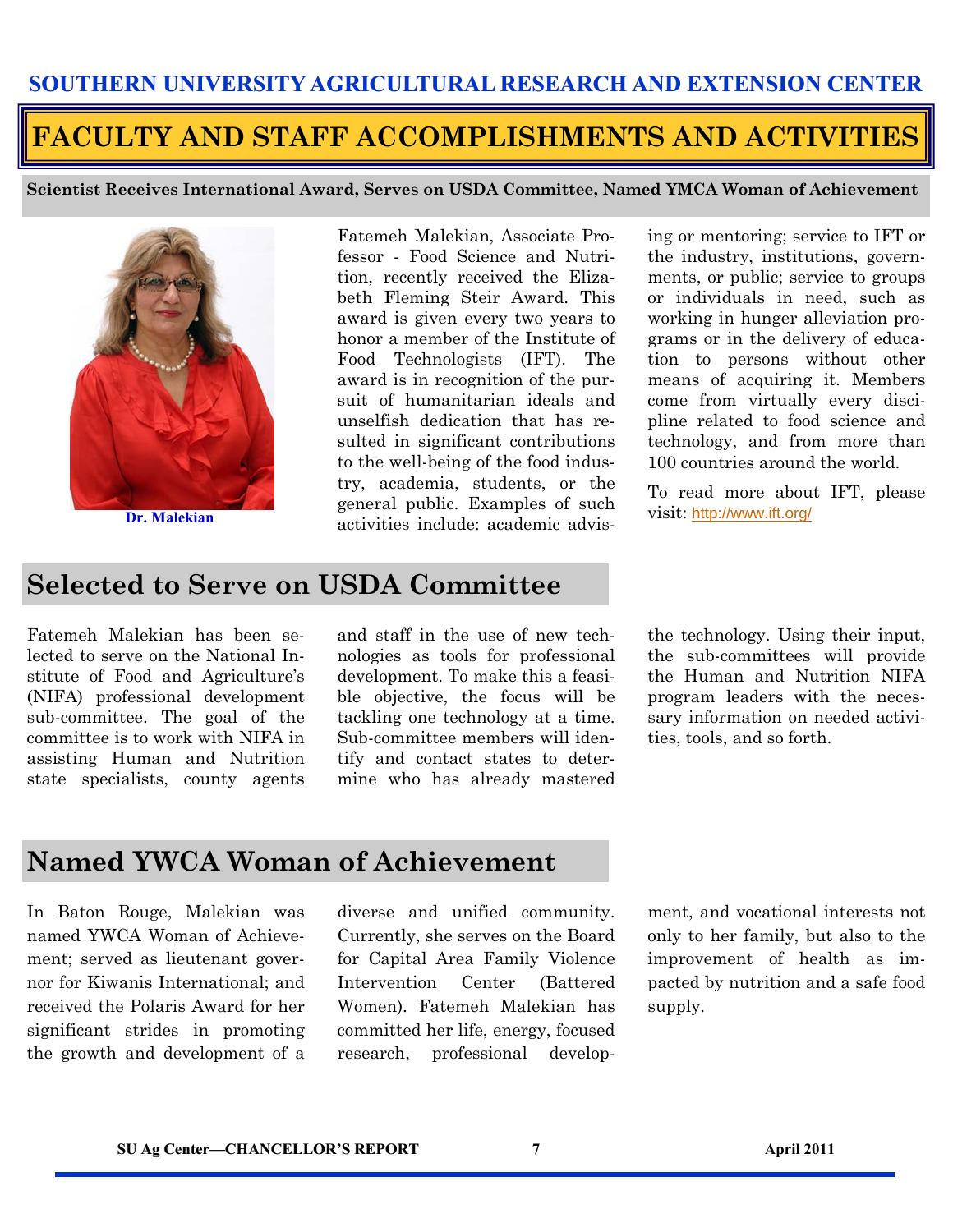## **ACCOMPLISHMENTS AND ACTIVITIES contd.**

#### **SU Ag Center Strengthens St. Landry Town, Brings Home Regional Award**

The town of Washington in St. Landry Parish is one of the poorest places in one of the poorest counties in the nation. The median household income per US Census is \$14,731. This is extremely low when compared to \$34,559 for St. Landry Parish, \$44,492 for the state of Louisiana and \$52,029 for the United States. With statistics such as this, the Town of Washington was selected to participate in the pilot program entitled, "Turning the Tide on Poverty." This program aims to involve a range of community members in seeking a "place-based" solution to poverty grounded in local talents and concerns, and led by local voices.

The process began last year with a five-week process in which community members explored and discussed ways to find real, workable solutions to the root causes of poverty in their community. It also looked at short term ways to help those most in need.

A resolution for the Turning the Tide on Poverty Project was created and presented to the Town Council in late March. The resolution outlines the origin and the vision for the community-run nursery for the Town of Washington. It was unanimously adopted.

The project team's action vision is a community-run nursery along with allied neighborhood gardens to pro-



**Turning the Tide on Poverty Team Meets in Washington** 

duce and sell Louisiana native plants. This project has the potential to provide jobs and income, encourage beautification, and bring the community together for a common cause. It could also be integrated into the local elementary school to teach students gardening skills, good banking habits, and the importance of giving back to the community. This endeavor could also enhance tourism and business trade already established in the historic community.

Latonia Morrison-Frank showcased the work done on Turning the Tide on Poverty Project in the town of Washington at Southern Regional Development Center's Board and Advisory Committee meeting in Starkville, MS. The Team received the regional award for the southern region at the 2011 National Association of Community Extension Professionals conference held in March.

"The Washington team is very excited about their latest accomplishments and the support they are receiving from their Town Council. They are moving towards making their vision a reality," said Latonia.

The town of Washington is one of two pilot sites participating in the "Turning the Tide on Poverty Project" in the state of Louisiana. The project is being conducted in five states−Alabama, Georgia, Louisiana, Mississippi and Oklahoma. The project partners are Southern Rural Development Center/Mississippi State University, Everyday Democracy, Farm Foundation, Kettering Foundation and the five State Teams. The Louisiana State Team is Southern University Agricultural Research and Extension Center and its Southwest Center for Rural Initiatives and the Louisiana State University AgCenter. To read more about Turning the Tide on Poverty, visit [http://](http://srdc.msstate.edu/tide) [srdc.msstate.edu/tide.](http://srdc.msstate.edu/tide)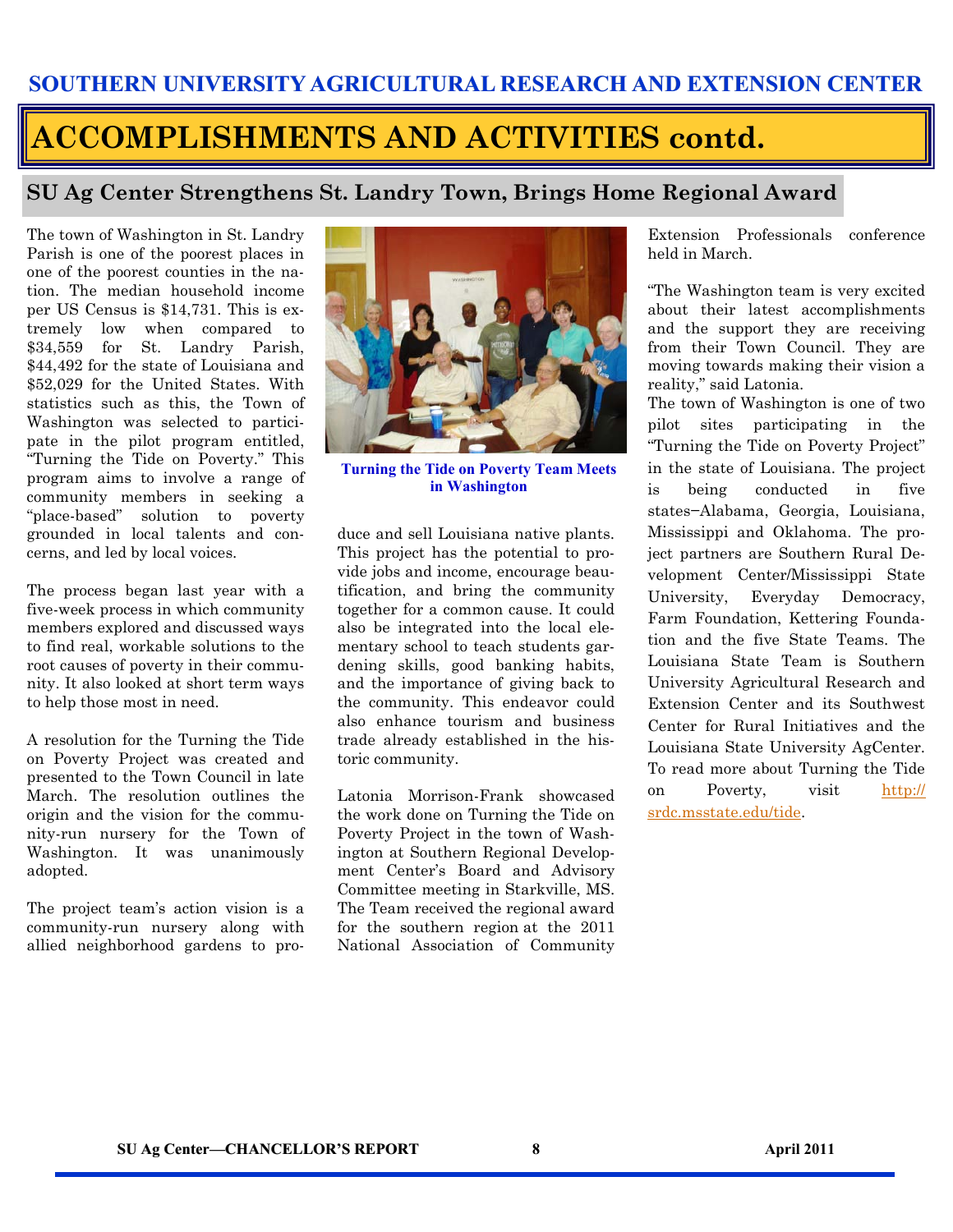#### **ACCOMPLISHMENTS AND ACTIVITIES contd.**

**Mila Berhane**, senior research associate, presented the plant science booth entitled: "Plant a seed and see it grow," as part of the youth tours during the recent Livestock Show. The goal was to demonstrate to children how to recycle while growing a plant. Children were provided with recycled pots, made of old newspaper and filled with soil in which they planted edible sunflowers seeds. Members of the AKA sorority volunteered to work in this booth.



**Students learn how to plant sunflower seeds** 

More than 500 children participated in the activity throughout the day.

Berhane also coordinated the Floriculture and Nursery/Landscape contests during the recent annual Area IV FFA event. General knowledge test and plant identification are part of these contests. More than 200 students participated in both contests.

**Katherine Ervin,** agent, Bossier Parish, collaborates with the North Western Regional Re-entry Program where she teaches a budgeting class to 45 inmates on how to define key terms used in personal banking; develop a

**Sarah Sims**, agent, Madison Parish, coordinated several activities in March including bringing two youth participants from Madison Parish to the SU Ag Center Livestock Show in Baton Rouge. One of the youth placed 1st in Market Steer and won Louisiana Breed Market Steer competition. A total of five youth and six adults attended and participated in the Show.

She also brought two farmers to the three-day SU Ag Center Small

budget; make decisions necessary to achieve a balance; and develop a financial plan for future and personal goals.

She continues to work with staff at Caddo Correctional Center where she attended the first An-

Farmers' Conference and Tour held in Baton Rouge.

Sims continues to coordinate the Youth Garden Project in Madison schools. More than 90 youth received cabbage seedlings from Bonnie Farms Cabbage program, and were trained on how to transplant the cabbage and grow their own plants. Each student received a cabbage plant to take home and grow. Students will enter the cabbage contest to be held in May.

mony to show her commitment in making a difference in the lives of many incarcerated individuals.

nual Volunteer Appreciation Cere-



**Students take home cabbage for planting**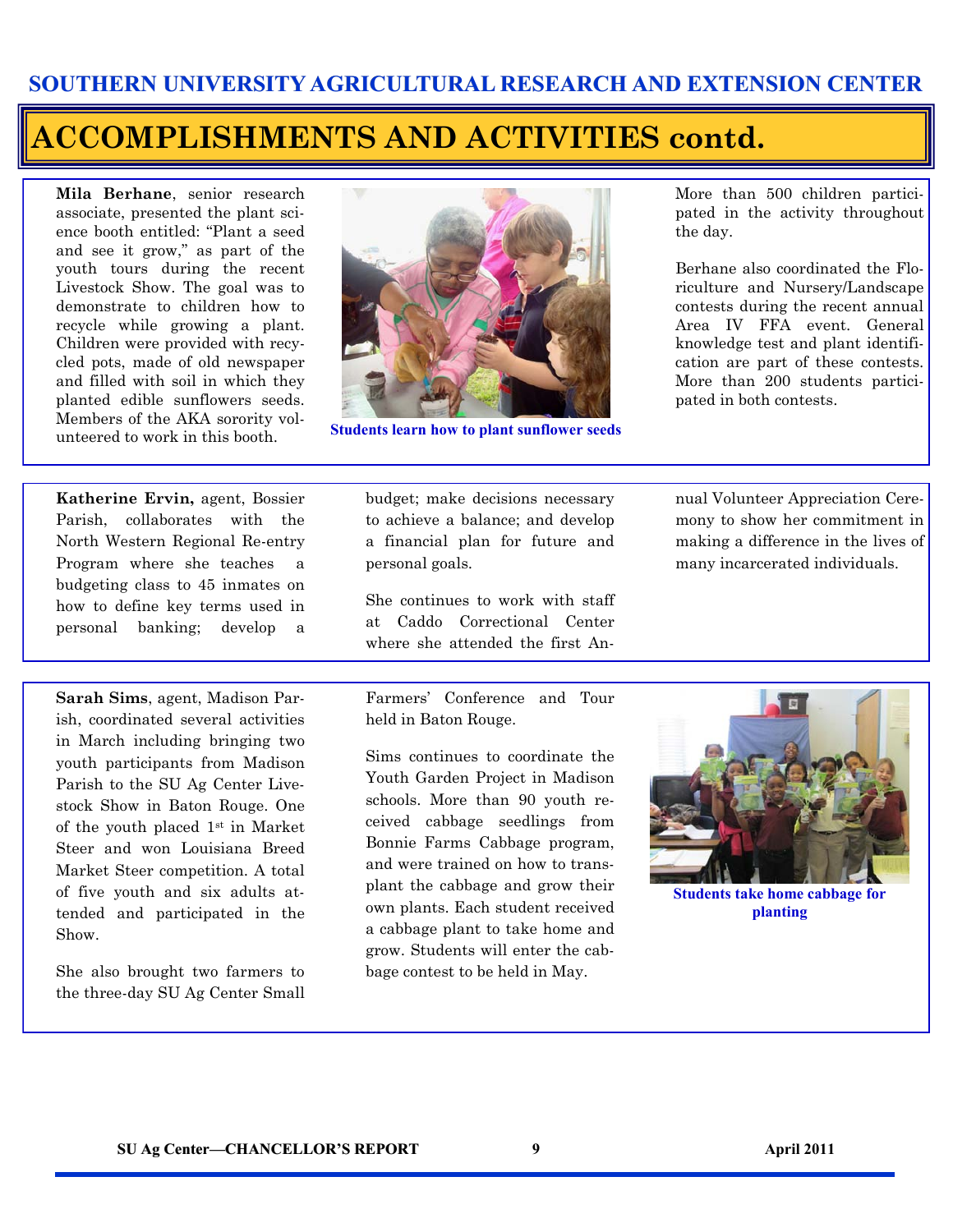#### **ACCOMPLISHMENTS AND ACTIVITIES contd.**

When Madison Parish High School in Tallulah called on the SU Ag Center for assistance in a football field renovation endeavor, agents **Glenn Dixon and Sara Sims** responded. The request was made after visiting a previous renovation led by an Ag Center demonstration conducted by Dixon.

The agents will work with the school by making recommendations to produce a safe playing surface for their student athletes. Dixon and Sims will provide information and direction for pest management and cultural practices needed to produce high quality turf at Madison Parish High

School in time for the 2011 football season.

**Fatemeh Malekian** presented at the EFNEP, FNP, FF\_NEWS Bi-Annual Nutrition Educators' Conference at LSU Lod Cook Conference Center on March 15. Her presentation was entitled "Oil spill Response: Southern University Agricultural Research and Extension Center."

**Fatemeh Malekian**, Associate Professor - Food Science and Nut r i t i o n ; **M a r g a r i t a Khachaturyan,** Research Associate; **Curtis Chisley,** Meat Specialist; **and Albert Howard,** Meat Plant Manager, conducted a consumer acceptability test on goat meat/rice bran sausage products in the SU Ag Center's metabolic kitchen on March 25.

The test is part of a USDA funded project entitled **"**Nutritional Content, Antioxidant Activity and Microbiological Safety of Goat Meat and Value-Added Goat Meat Products." Thirty-three students, faculty and staff participated in the tasting-testing panel.



Meat tasting team prepares samples. Leftright: Margarita, Curtis, Fatemeh and Albert



**Panelist tastes sausage products**